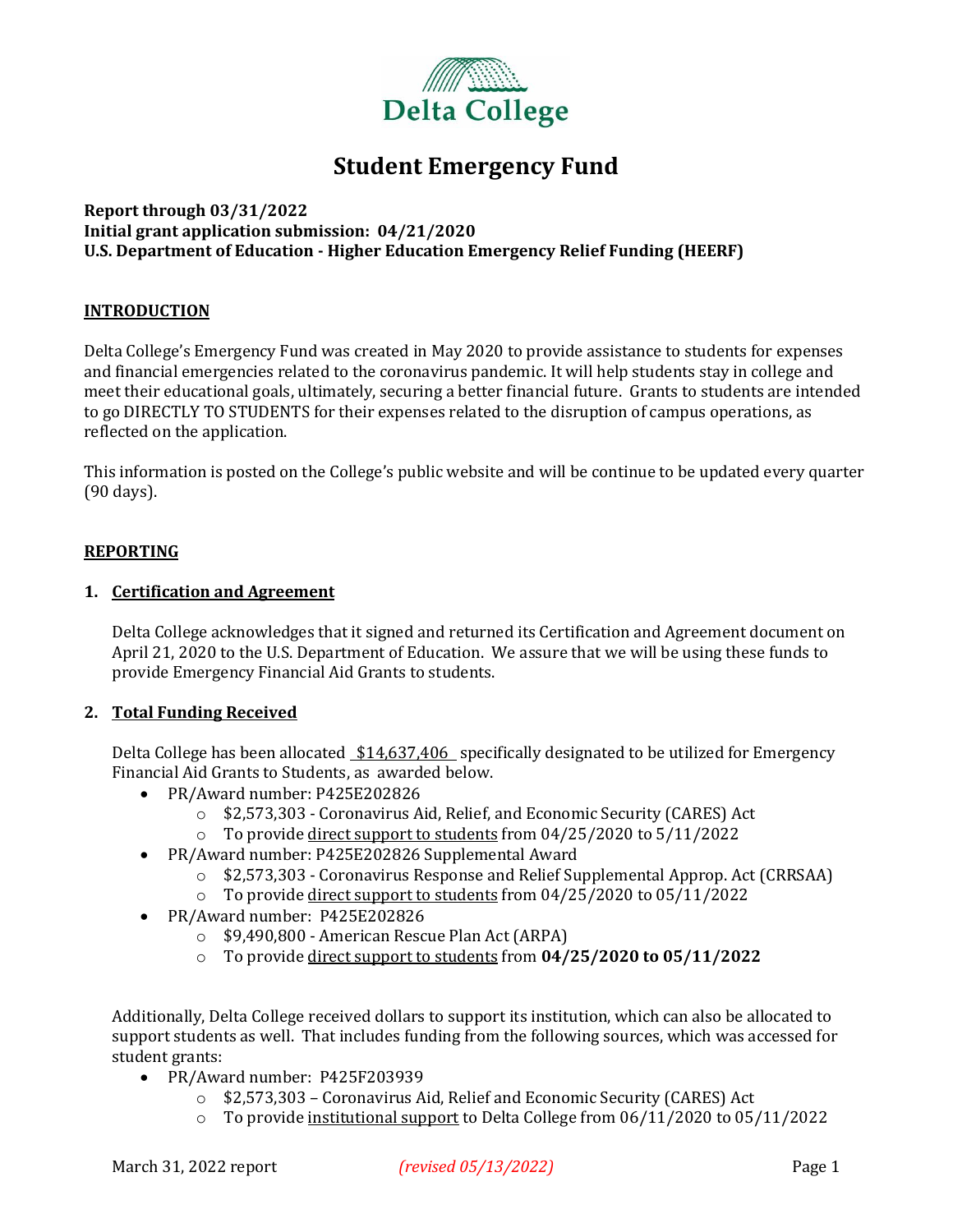

- o \$8,085,314 Coronavirus Response and Relief Supplemental Approp. Act (CRRSAA)
- $\circ$  To provide institutional support to Delta College from 06/11/2020 to 05/11/2022

#### **3. Total Distributed To Date**

Delta College has distributed a total of  $$15,074,000$  in Emergency Financial Aid Grants to students as of the date of this report. \$5,364,800 was awarded prior to 03/31/2021 under CARES regulations and an additional \$1,532,800 was awarded in the quarter ended 06/30/2021 under CRRSAA and ARPA award guidance. Finally, \$3,284,400 was awarded under ARPA guidance in the quarter ended 12/31/2021, with another \$4,892,000 awarded in the quarter ended 03/31/2022. The total \$15,074,000 in awards was funded from the following sources:

- \$2,573,303 from #P425E202826 (student direct support) CARES Act 04/25/2020 to 05/11/2022 *(the original award of \$2,573,303 is now fully expended)*
- \$350,276 from #P425F203939 (institutional support) CARES Act 06/11/2020 to 05/11/2022 *(the \$2,573,303 original CARES grant is now fully expended)*
- \$2,573,303 from #P425E202826 (student direct support) CRRSAA Act 04/25/2020- 05/11/2022 *(the \$2,573,303 original CRRSAA grant is now fully expended)*
- \$1,400,718 from #P425E202826 (student direct support) American Rescue Plan Act (ARPA) 04/25/2020 to 05/11/2022
- \$3,284,400 from #P425E202826 (student direct support) American Rescue Plan Act (ARPA) 04/25/2020 to 05/11/2022
- \$4,805,682 from #P425E202826 (student direct support) American Rescue Plan Act (ARPA) 04/25/2020 to 05/11/2022 *(the \$9,490,800 original ARPA grant is now fully expended)*
- \$86,318 from #P425F203939 (institutional support) CRRSAA Act 06/11/2020 to 05/11/2022

#### **4. Estimated Number of Eligible Students**

Delta College determined there were 29,159 students (duplicated) eligible to receive Emergency Financial Aid Grants to students under the Higher Education Emergency Relief Funds (HEERF). Delta College identified:

- 5,595 eligible students in Winter 2020, Spring 2020 and fall 2020, were identified according to the original CARES Act guidance
- 6,643 eligible students were identified for the Winter 2021 semester, according to CRRSAA guidance. 19 additional students were subsequesntly awarded for the winter semester when Spring 2021 awards were distributed. These were international students that were initially excluded since the College was unable to verify citizenship. Under ARP guidance these students became eligible to receive a grant payment.
- 3,216 students were identified for the Spring 2021 semester, according to CRRSAA and ARPA guidance.
- 7,033 students were identified for the fall 2021 semester, according to ARPA guidance.
- 6,653 students were identified for the winter 2022 semester, according to ARPA guidance.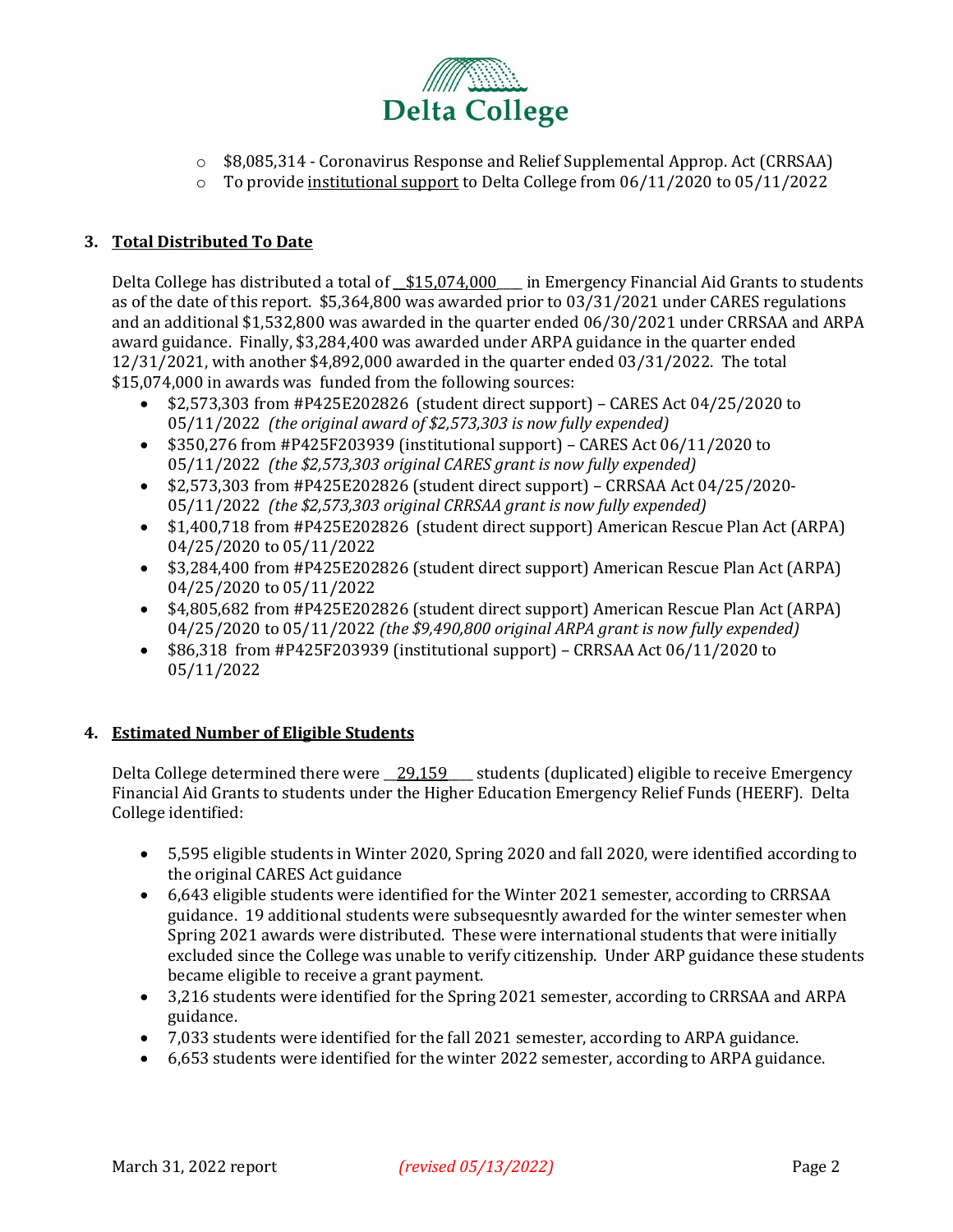

#### **5. Number of Student Awards**

Delta College issued awards of Higher Education Emergency Relief Funds to the following number of students in the time periods noted below. Please note that these numbers contain some duplicated students that received awards in more than one of the time periods.

- 2,543 students prior to 12/31/2020
- 6,643 students from 01/01/2021 to 03/31/2021
- 3,235 students from 04/01/2021 to 06/30/2021
- 0 students from 07/01/2021 to 09/30/2021
- 7,033 students from 10/01/2021 to 12/31/2021
- 6,653 students from 01/01/2022 to 03/31/2022

#### **6. Determination/Selection Method Used**

According to the updated guidance pertaining to Emergency Finanical Aid Grants now awarded under CRRSAA and ARP, students students no longer had to meet the Title IV eligibility requirements, as they did under CARES.

Delta College utilized its enterprise system, Ellucian, to help identify students who are eligible to receive HEERF student aid funding. In the first quarter of 2021, Delta College developed the award structure below. This methodology prioritizes students based upon their financial need. It also aligns with the known U.S. Department of Education guidance under CRRSAA and ARP, which has been received to date.

For the 1st quarter (ended March 31, 2022), a total of 6,653 students received funding totaling \$4,892,000, which were awarded to the following categories of students:

- \$2,077,200 (1,731 students x \$1,200 each)
	- $\circ$  Students with a \$0 EFC (Expected Family Contribution) figure on their FAFSA, receive \$1,200 each. These students have the highest financial need and are eligible to receive full Pell grants, according to the Department of Education.
- \$1,127,000 (1,127 students x \$1,000 each)
	- $\circ$  Students who are eligible for a Pell grant, with an EFC amount that falls above \$0 but within the Pell range, receive \$1,000 each.
- \$1,238,400 (1,548 students x \$800 each)
	- $\circ$  Students whose FAFSA EFC was too high for a Pell grant award, but who may be eligible for other forms of financial aid, such a loans, receive \$800 each.
- \$449,400 (2,247 students x \$200 each)
	- o All other students who did not complete a FAFSA, or have no EFC calculation, receive \$200 each.

As allowed under the ARP regulations, all categories of students were considered in our needs evaluation and granted awards. The only population of students that we have deemed ineligible are incarcerated students currently enrolled through the Second Chance Pell program.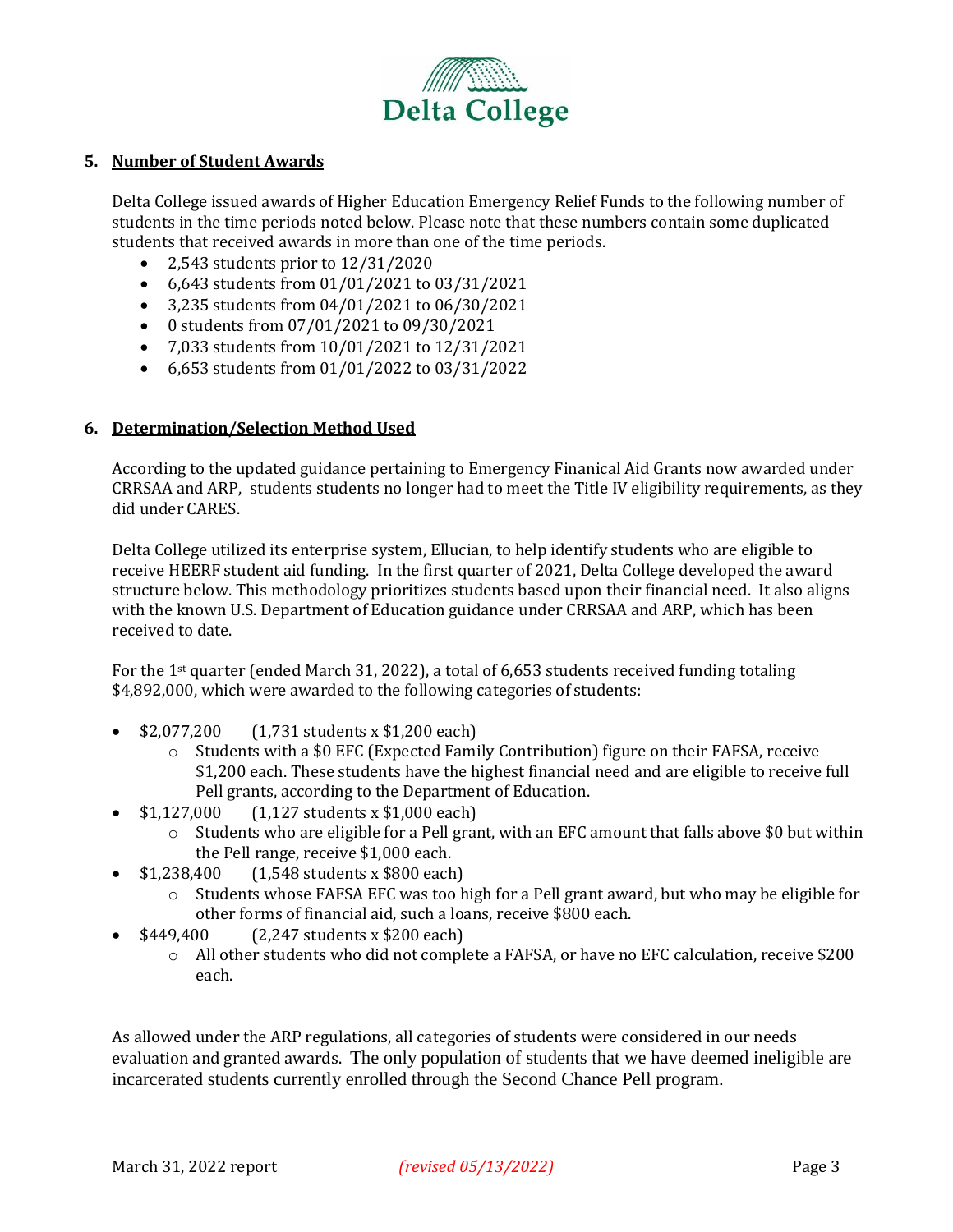

- Based upon the criteria outlined above, award amounts were added onto student accounts utilizing a separate AR Code so that it would not get comingled with Tuition and Fee balances that a student might owe.
- Students were sent an email, outlining the emergency grant to follow and the content of that message is included in item #7 on the next page.
- Student Billing staff subsequently mailed paper checks to students who were selected to receive grants.

#### **7. Student Communications**

Provide any instructions, directions, or guidance provided by the institution to students concerning the Emergency Financial Aid Grants. The message below was sent out to students for the winter semester:

**From:** Financial Aid Office [<finaid@delta.edu>](mailto:finaid@delta.edu) [<finaid@delta.edu>](mailto:finaid@delta.edu) **Sent:** Monday, February 22, 2022 **Subject:** Emergency Relief Funding Approved

Subject: Emergency Relief Funding Approved

**Delta College** Delta College received federal funding from the American Rescue Plan (HEERF III) to support students during the COVID-19 pandemic. We are pleased to provide you with a grant in the form of a check, which will be mailed to you by the end of February 2022 at the address Delta College has on file for you.

Please log into your student account to verify the accuracy of your address information. If you need to make a change, please submit an Address Change Form

You may use these funds to assist with the cost of attending college or for emergency costs that may arise due to Coronavirus; examples would include tuition, books, food, housing, technology, healthcare and childcare.

Thank you

Financial Aid Office 989-686-9080 financialaid@delta.edu Homepage | Advising | Einancial Aid | Registration | Einancial Literacy | Admissions

Delta College also developed a public website page, which explained the student emergency grants and included a set of Frequently Asked Questions (FAQs). The content of that site can be found on pages 5 and 6.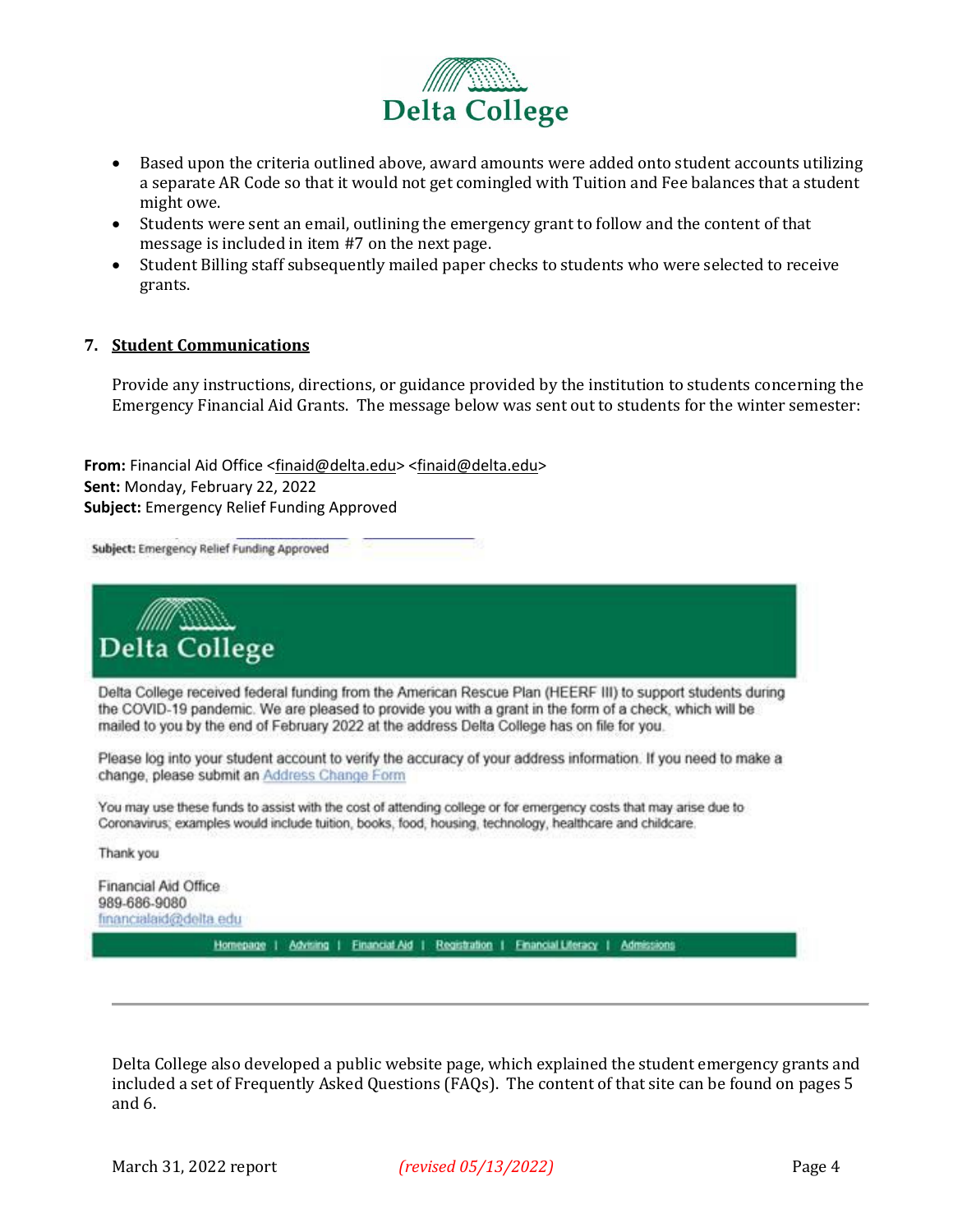

https://www.delta.edu/coronavirus/student-emergency-fund.html

# **EMERGENCY FUNDS FOR ELIGIBLE STUDENTS**

Delta College received funding to provide emergency grants to students. The dollars are to help offset the costs associated with attending college or for emergency costs such as food, housing, course materials, technology, health care and child care.

Qualified students will not need to do anything to receive these funds, which will be distributed by check. The dollars come from the American Rescue Plan Act (ARPA) federal grant.

In accordance with Department of Education guidelines, Delta College will distribute this federal emergency grant funding for eligible students in the following manner:

- Students with a \$0 EFC (Expected Family Contribution) figure on their FAFSA, receive \$1,200 each. These students have the highest financial need and are eligible to receive full Pell grants, according to the Department of Education.
- Students who are eligible for a Pell grant, with an EFC amount that falls above \$0 but within the Pell range, receive \$1,000 each.
- Students whose FAFSA EFC was too high for a Pell grant award, but who may be eligible for other forms of financial aid, such a loans, receive \$800 each.
- . All other students who did not complete a FAFSA, or have no EFC calculation, receive \$200 each.

## **FREQUENTLY ASKED QUESTIONS**

## Who is eligible?

In order to be eligible to be considered to receive funds, Delta College students must have been enrolled in the fall semester, as of January 2022.

## How can Luse the funds?

Students may use these funds for any component of their cost of attendance or for emergency costs that arise due to coronavirus. Examples include tuition, food, housing, course materials, technology, health care and childcare etc.